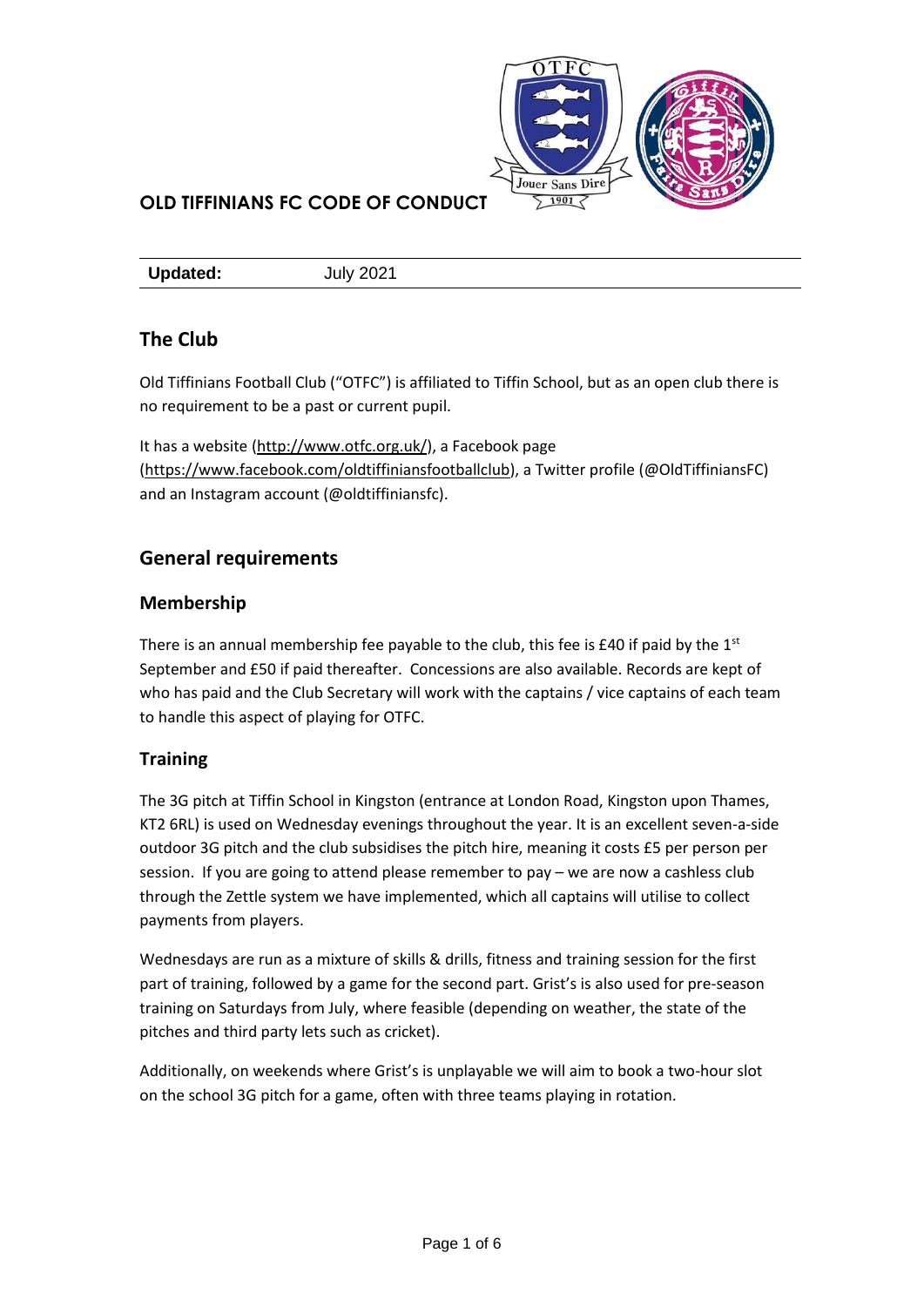

## **Other responsibilities**

The club is run on a voluntary basis, if you have any ideas that you would like to share please send them to the official email address [\(oldtiffiniansfc@hotmail.co.uk\)](mailto:oldtiffiniansfc@hotmail.co.uk) or contact your captain. Important topics include:

- New players OTFC is always keen for new recruits please ask them to email the club if you know any players (male or female) who are looking to join the club.
- Training If you are interested in running skill sessions at Wednesday night training please inform your captain or the club.
- Sponsorship The club is always looking to increase its list of sponsors to help cover the costs of running the club. If you have any contacts please let the club know.
- Writing content The website will benefit from more articles and contributions to our planned newsletter, The Purple Peril, are also welcome.
- Photography If you have any photos taken of matches or OTFC events then the club would like to display them on the website. Please bring fans with cameras to games.
- Television The bar at Grist's now has several TVs for our post-match hospitality. We are keen to add more screens if people have any available.
- Meetings The club has regular quarterly meetings either online, at Grist's or at The Canbury Arms, Kingston, which are organised by the Club Committee. Details will be circulated by email in advance. Please let the Chairperson or Club Secretary know if you would like to attend. All players are encouraged to attend.

OTFC has been FA Charter Standard status as of February 2014. One of the benefits is that we have access to cheaper FA training courses, the details of which are circulated by email as and when they occur.

## **Matches**

### **Pre-game**

OTFC players will be contacted by their captains in the week before the game to confirm their availability and provide players with the match details. Players that are on the books of more than one team should respond to both team communications.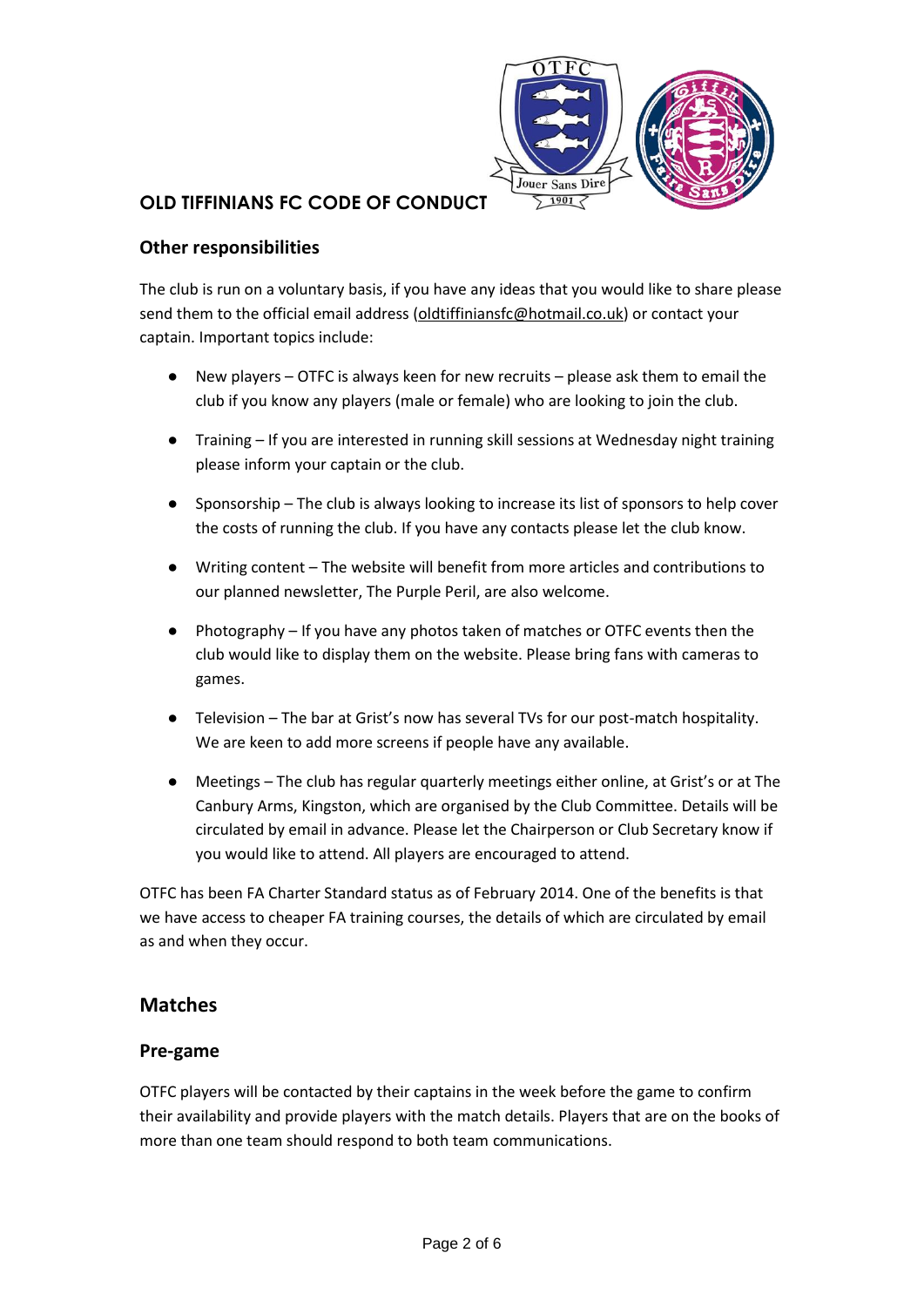

To assist the captains, please try to respond as soon as possible with one of the following three responses:

- Available to play
- Unavailable
- **Unsure**

The ideal situation is that people can play, but not responding or responding late is more unhelpful than saying you cannot play.

If you are unsure whether you can make the game then the captain will be able to contact you if they still have a space in their team.

Across the club it is clear that our performances and results have improved in line with consistency in team selection. If there are only three or four players from the previous week playing, then it is difficult to play competitive football.

## **Game Day**

The squad list and full game location will have been sent out to all players selected (including travel details) on Thursday/Friday before the game. Please note the kick-off time and the time to meet beforehand, which is usually an hour, to allow time to get changed, have a proper warm-up, discuss tactics and arrange the starting XI.

Players need to check their route to the game, and pack a kit including boots, white socks, white shorts, shin pads and anything else they like to wear. Also please bring money to pay for the game – please contact your captain for an explanation of how much playing a game for OTFC costs or see the Fees page on the club website.

The leagues have now implemented the ability to use rolling substitutes, which ensures teams have the ability to give everyone a fair amount of game time.

### **Post-game**

OTFC is a social club that plays in social leagues, so please try and stay for food after the game, as well as to participate in the POTM vote and to hear the verdict(s) of the Fines Committee. At Grist's Memorial Ground, food is provided for the opposition and OTFC players. Also, a fair amount of work takes place over the summer to improve the changing rooms and bring entertainment such as a table football table and Beer Pong tables to the bar, so let's make use of them.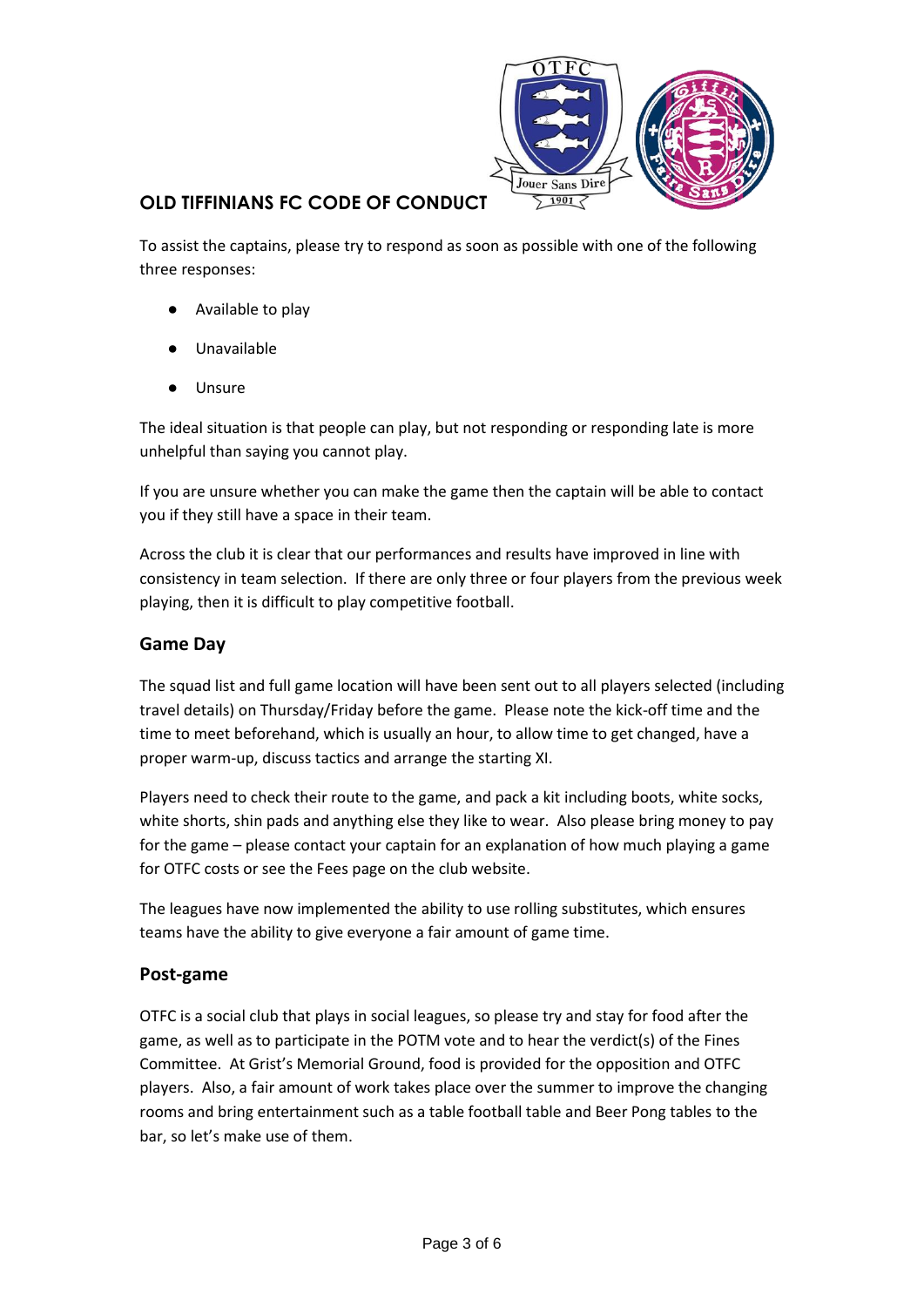

Captains will assign responsibility for washing the kit and looking after the team footballs and water bottles after the game. Additionally, the OTFC website requires content, so players will be asked to produce a match report following a game. If you specifically want to write up a game feel free to volunteer, otherwise the captain will nominate a player.

### **Writing Match Reports and Website Content**

Always remember, you have a potential 3 billion readers!! We have put together the following guidelines to assist people in writing content that we deem suitable to publish on the OTFC website and social media accounts, or the internet in general:

DO NOT put six paragraphs at the start describing the weather, scenery, the morning after the night before etc. - it's pretty irrelevant to anyone but you. Not many people want to know if you 'stayed in' on Friday and ironed your jockstrap. In other words – stick to the football (exceptions allowed for very funny incidents and socials).

DO NOT use first names / nicknames unless they have previously been qualified with their surname. Nobody knows who 'Bazza' or 'Smithy' is, except your team mates.

NO obscenities unless obfuscated – or else it will be deleted from the internet.

Use paragraphs! i.e. little bits of white space between smallish chunks of text. Press 'Enter'/'Return' when the subject changes e.g. from goal scoring to goal conceding.

Use Full Time and / or the league websites to remind you of the player names for the squad that played, as well as any goal scorers from the match.

Feel free to put the name of the author at the beginning / end of the content if they wish, but also respect the author's right to remain anonymous if they prefer.

Use a spell-checker if possible, before publishing to the cyber world.

Photographs and content must be original and not plagiarised or downloaded from the internet. Copyright lawsuits are not our fervour.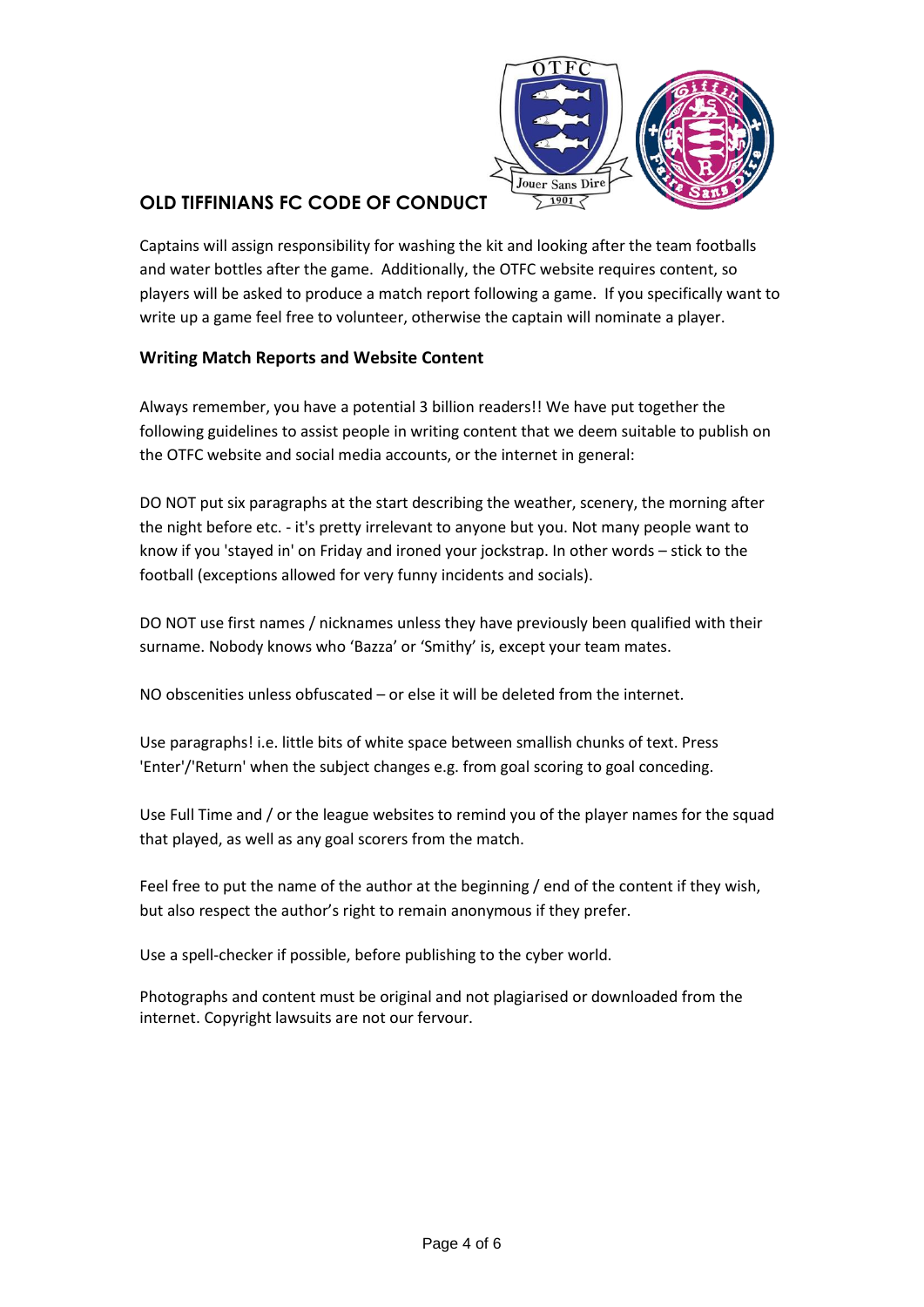

### **Washing The Kit**

At OTFC, we understand that no one wants to step onto the pitch wearing tatty, stained kit – and that no one wants to waste money unnecessarily replacing the kit when its original condition can easily be maintained. We have compiled the following washing guidelines to ensure that our team kits last as long as possible.

### Logistics

The captain will assign the task of washing the kit to one person after each match, to ensure that the kit is kept safe and together. Please don't shirk this responsibility, it isn't difficult and it isn't fair for the same players to always have to do this.

Make sure that the kit is not damaged or missing any shirts after the match and inform the captain as soon as possible if this is the case. The more time they have, the easier it will be for them to find a replacement kit before the next match!

#### General Advice and Precautions

Although the last thing you want to do after a tiring match is start doing the laundry, you really should aim to wash the kit as soon as possible after use. The sooner the shirts are removed from a kit bag the less risk there is of creasing or of stains permanently marking them. This allows you to wash on a lower temperature, which means that the kit retains colour for longer and reduces the risk of damage.

- Make sure you check the shirts' washing instructions and follow them as closely as possible to avoid damage such as shrinkage or colour runs.
- ALWAYS wash the kit on its own in a separate load.
- NEVER use bleach as this will permanently damage the shirts.
- NEVER wash on temperatures above 40 degrees centigrade.

### Before Washing

Before washing, aim to manually remove as much mud and grass from the shirts as possible. We know it's a not a very pleasant task, but this minimizes damage to the both the shirts and your washing machine. If the garments are heavily soiled, soak them in cold water for a few hours prior to machine washing.